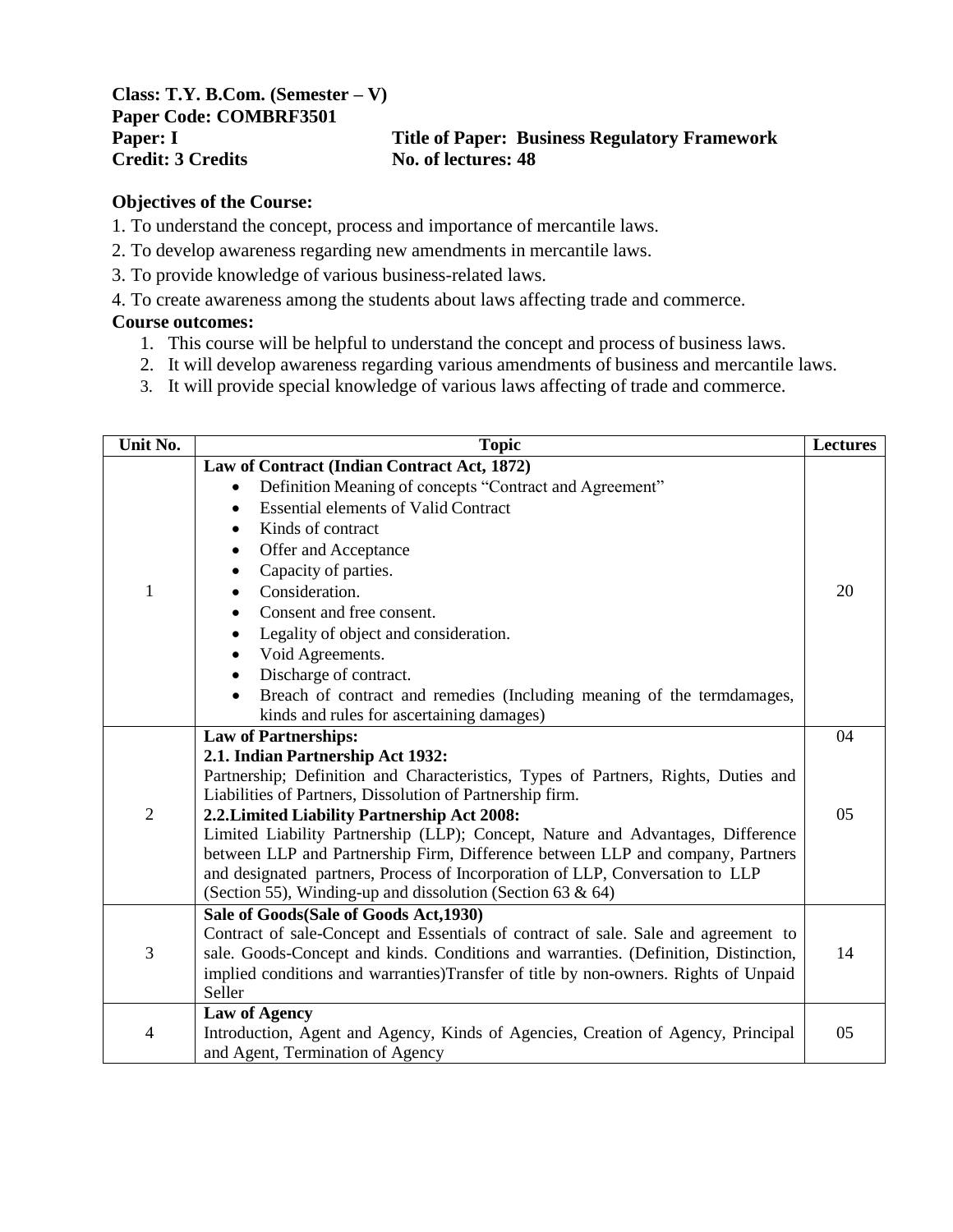#### **Recommended Books:**

1) Business and Corporate Law :- Dr. Kaur Harpreet, Lexis Nexis (2013)

- 2) Laws for Business, Sulphey M.M.&Basheer, PHI Learning Pvt. Ltd., Delhi. (2013)
- 3) Business Laws :-Kuchhal M.C.&KuchhalVivek, Vikas Publishing House (2013)
- 4) Business and Commercial Laws:-Sen And Mitra
- 5) An Introduction to Mercantile Laws :-N.D.Kapoor
- 6) Business Laws :-N.M.Wechlekar
- 7) Company Law :-Avtar Singh
- 8) Business Law for Management :-Bulchandani K.R
- 9) Negotiable Instruments Act :-Khergamwala
- 10)Intellectual Property Law:-P.Narayan.
- 11)Cyber Laws :- Krishna Kumar
- 12)Consumer Protection Act In India :-Niraj Kumar
- 13)Consumer Grievance Redressal under CPA :-Deepa Sharma.
- 14)Business Law DilipShinde, KiranNerkar, Shantnu Jog, AnantDeshmukh (Sai Jyoti Publication)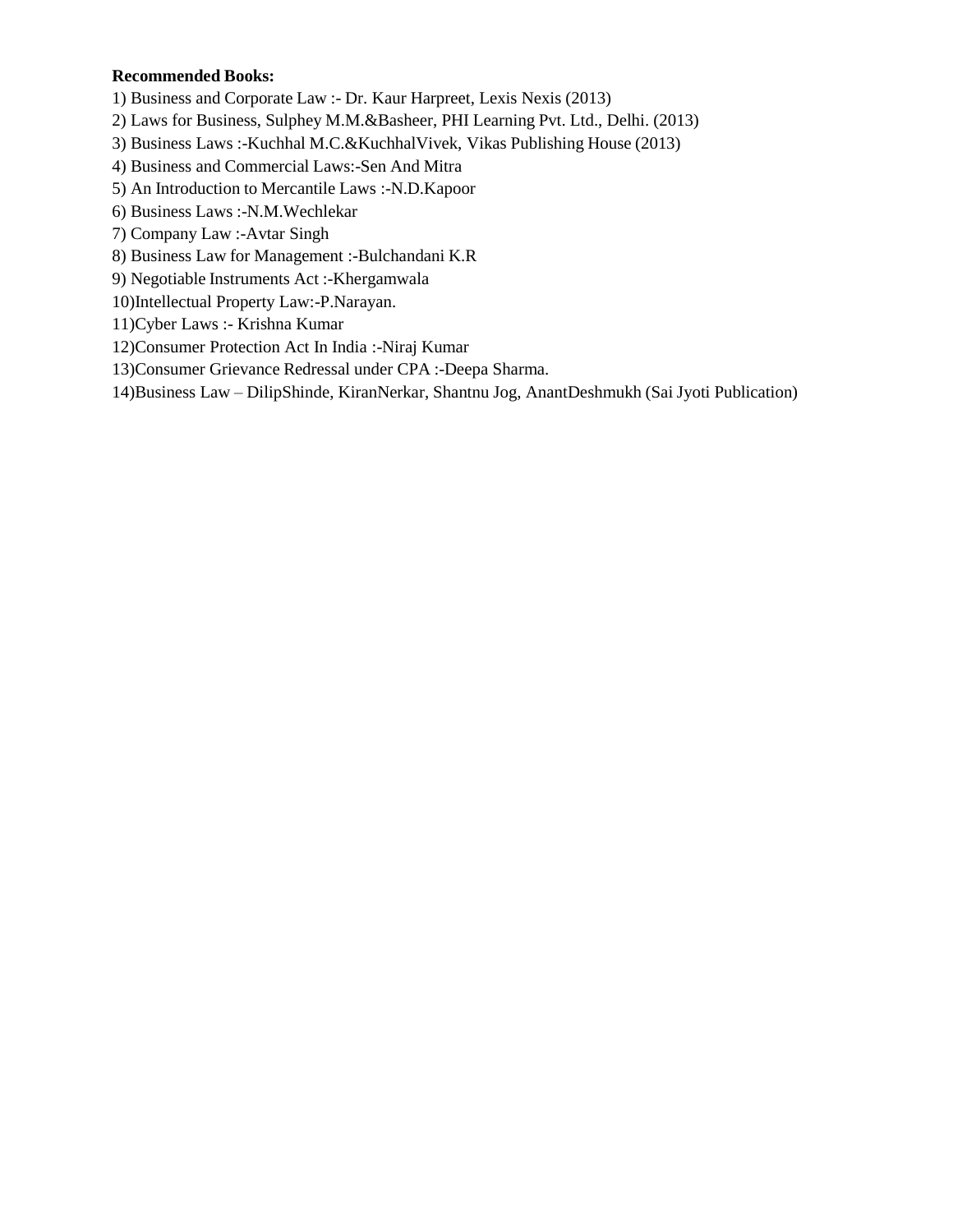### **Syllabus (With effect from June, 2021)**

**Academic Year 2021-22**

**Class : T. Y. B. Com. (Semester- V)**

**Title of Paper : ADVANCED ACCOUNTING – I Paper Code: COMAA3502**

**Credit : 03 No. of lectures: 48**

### **Course Objectives:**

- To introduce and to make aware the students about the application of different accounting standards.
- To know the procedure and different legal provisions regarding preparation of final accounts of banking companies.
- To create awareness about limitations of incomplete records.
- To understand the procedure of conversion of incomplete records (single entry system) into double entry system.
- To make aware the students about the conceptual aspects of Accounting by Ecommerce Entities.

### **Course Outcomes:**

- 1. The course will help the students to get knowledge about the application of different accounting standards.
- 2. The course would also enable the students to know the procedure and different legal provisions regarding preparation of final accounts of banking companies.
- 3. It will help to create awareness among students about limitations of incomplete records.
- 4. It would also enable the students to understand the procedure of conversion of incomplete records (single entry system) into double entry system.
- 5. It will help the students to make aware about the conceptual aspects of Accounting by E-commerce Entities.

| Unit 1: | <b>Accounting Standards &amp; Financial Reporting</b>                            |  |
|---------|----------------------------------------------------------------------------------|--|
|         | 1.1 Brief Review of Indian Accounting Standard.                                  |  |
|         | 1.2 Introduction to AS-3, AS-7, AS-12, AS15 AS-17 to AS-25                       |  |
|         | 1.3 Simple numerical examples of application nature of AS-3, AS-7, AS-12, AS-15, |  |
|         | AS-19, AS-20.                                                                    |  |
|         | 1.4 Introduction to IFRS-Fair Value Accounting                                   |  |

### **CONTENTS**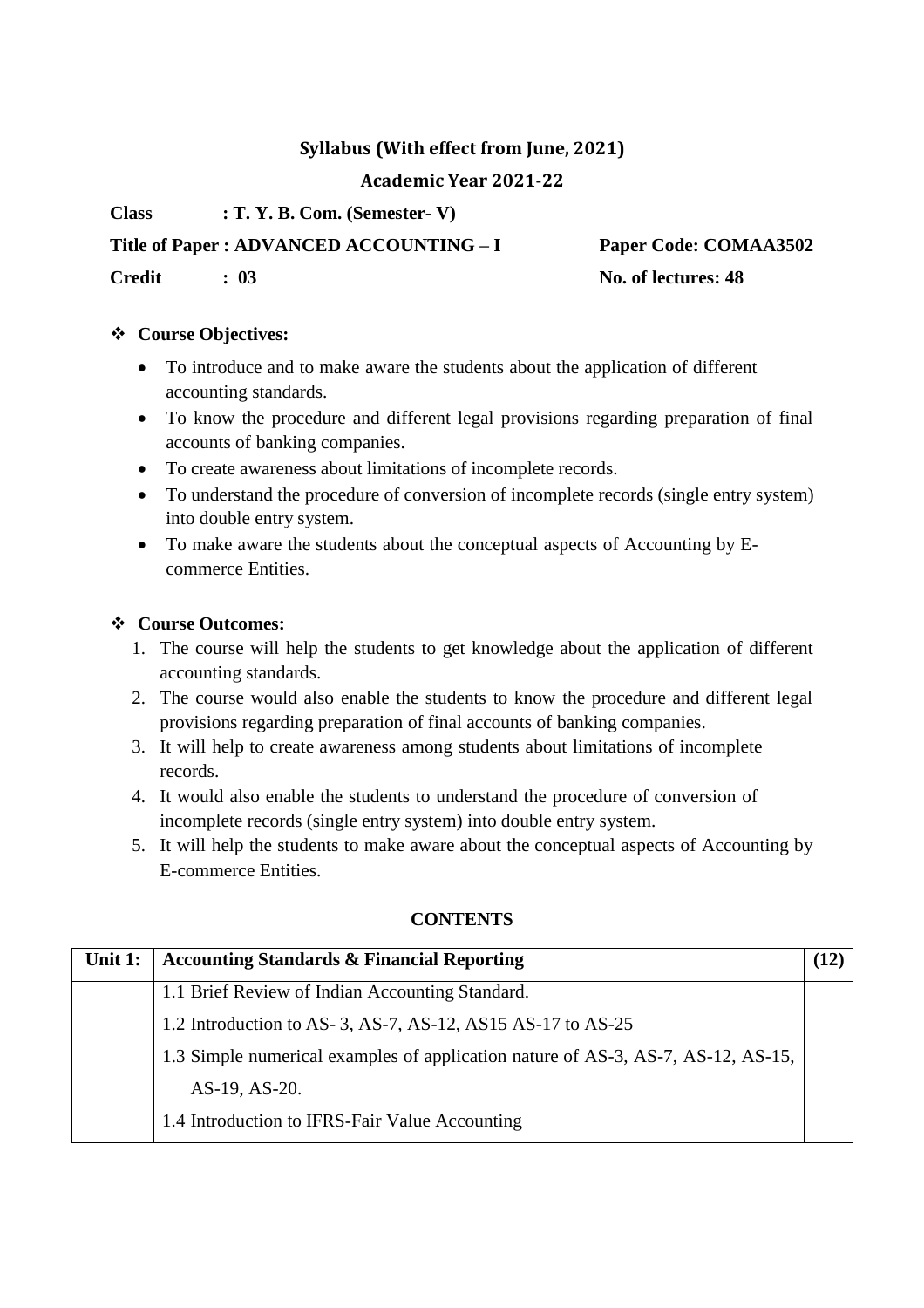| Unit 2: | <b>Final Accounts of Banking Companies</b>                                          | (16) |
|---------|-------------------------------------------------------------------------------------|------|
|         | 2.1 Introduction of Banking Company                                                 |      |
|         | 2.2 Introduction to Core Banking System.                                            |      |
|         | 2.3 Legal Provisions regarding Non-Performing Assets (NPA) - Reserve Fund -         |      |
|         | Acceptance, Endorsements & Other Obligations - Bills for Collection - Rebate        |      |
|         | on Bills Discounted - Provision for Bad and Doubtful Debts                          |      |
|         | 2.4 Vertical form of Final Accounts as per Banking Regulation Act 1949.             |      |
|         | 2.5 Simple Numerical Examples of Preparation of Profit & Loss A/c and Balance       |      |
|         | Sheet in vertical form.                                                             |      |
| Unit 3: | <b>Accounting for Incomplete Records (Single Entry)</b>                             | (10) |
|         | 3.1 Introduction – Features – Disadvantages of Single Entry                         |      |
|         | 3.2 Conversion of Single Entry into Double Entry                                    |      |
|         | 3.3 Preparation of Opening Statement of Affairs - Total Debtor A/c - Total Creditor |      |
|         | $A/c$ – Bills Receivable $A/c$ – Bills Payables $A/c$                               |      |
|         | 3.4 Analysis of Cash Book and Preparation of Final Accounts.                        |      |
|         | 3.5 Simple Numerical Examples on Preparation Final Accounts.                        |      |
| Unit 4: | <b>Accounting by E-commerce Entities</b>                                            | (10) |
|         | 4.1 Introduction, Elements of e-commerce transaction, Scope,                        |      |
|         | 4.2 Revenue Recognition, Membership & Subscription, Merchandising Activities        |      |
|         | (excluding Auctions and shipping and handling activities),                          |      |
|         | 4.3 Multiple element Arrangements, Right of Returns, Consignment Arrangement,       |      |
|         | Warranties, Advertising Services,                                                   |      |
|         | 4.4 Revenue from Transactions involving exchange for non-cash consideration,        |      |
|         | 4.5 Accounting for gift cards/coupons, Website/mobile application development       |      |
|         | cost, Rebates, discount, Gift vouchers, Loyalty and other sales incentives.         |      |

### **Recommended Books & Journals:**

- Accounting & Auditing Standards Practice & Procedure: D. S. Rawat (Taxmann's)
- Advanced Accounts: By M.C. Shukla & S.P. Grewal (S. Chand & Co. Ltd.)
- Advanced Accountancy: By S.P. Jain & K.N. Narang (Kalyani Publishers)
- Accounting Standards Institute of Chartered Accountants of India.
- The Chartered Accountant: Journal of the Institute of Chartered Accountants of India.
- The Accounting World: ICFAI Hyderabad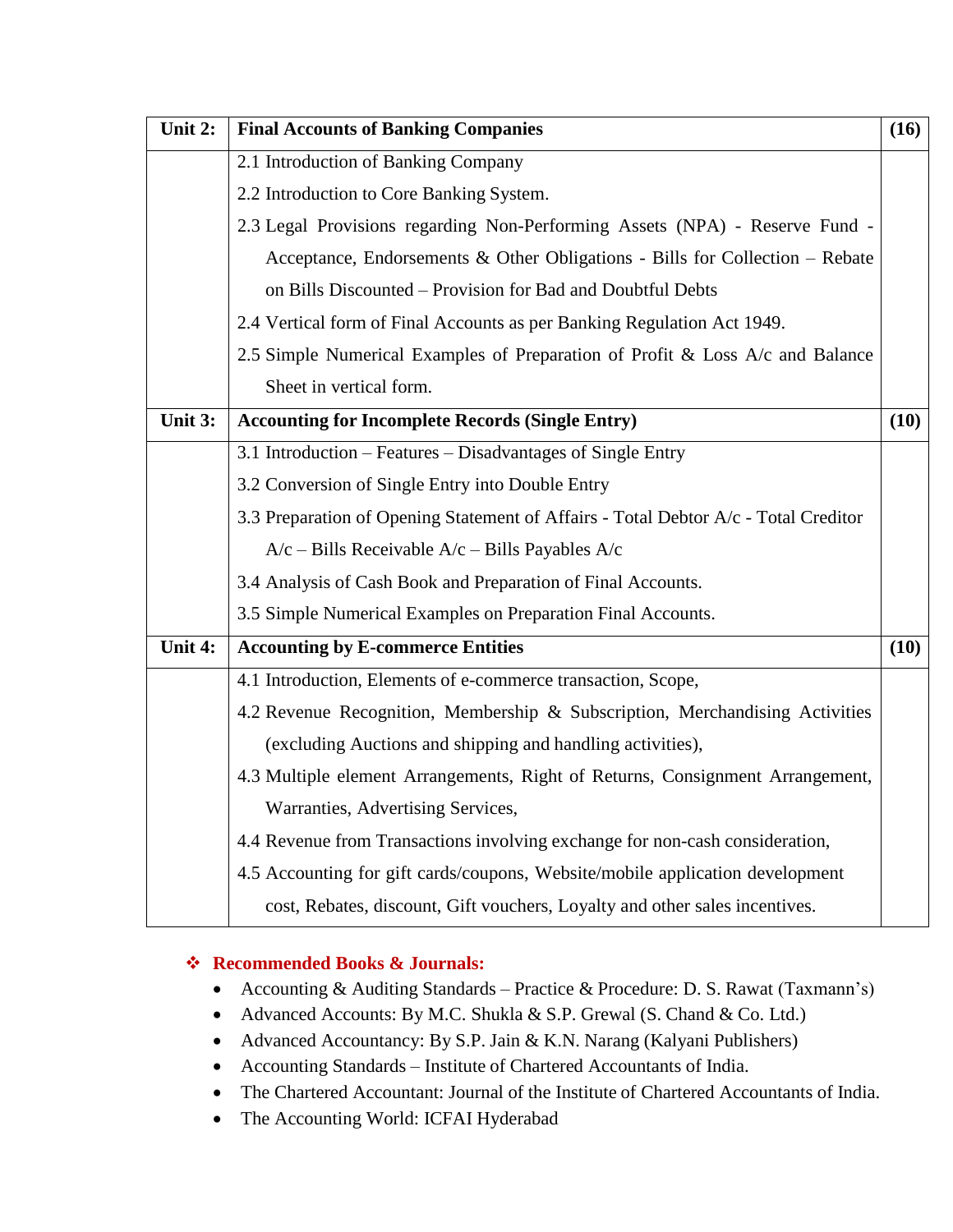### **Academic Year 2021-2022 Subject: Economics Class: T.Y.B.COM Year: III (Semester-V) Title of Paper: International Economics- I Paper Code: COMIE3503**

**Credit: 03 Lectures: 48**

**------------------------------------------------------------------------------------------------**

#### **A)LearningObjectives :**

- 1. To study the theories of International Trade.
- 2. To highlight the trends and challenges faced by nations in a challenging globalenvironment.
- 3. To enlighten international financial terms.
- 4. To analyze current issues related to international economics.

#### **B) Learning Outcome**:

- **1. The main outcome of this course is to familiarize classical and modern theories ofinternational trade.**
- 2. The main outcome of this course is to update student about international transactions or to elaborate the status of exchange market

| Unit No.       | <b>Topic</b>                           |                                                           | <b>Lectures</b> |
|----------------|----------------------------------------|-----------------------------------------------------------|-----------------|
| 1              |                                        | Introduction                                              | 12              |
|                | 1.1                                    | Meaning of International Economics.                       |                 |
|                | 1.2                                    | Scope of International Economics.                         |                 |
|                | 1.3                                    | <b>Importance of International Economics</b>              |                 |
| $\overline{2}$ |                                        | <b>International Trade</b>                                | 12              |
|                | 2.1                                    | Meaning of International Trade.                           |                 |
|                | 2.2                                    | Difference Batavian Domestic Trade & International Trade. |                 |
|                | 2.3                                    | Importance of International Trade.                        |                 |
| 3              | <b>Theories of International Trade</b> |                                                           | 12              |
|                | 3.1                                    | Theory of absolute cost advantage.                        |                 |
|                | 3.2                                    | Theory of comparative cost advantage.                     |                 |
|                | 3.3                                    | Heckscher-Ohlin theory                                    |                 |
| 4              |                                        | <b>Terms of Trade</b>                                     | 12              |
|                | 4.1                                    | Concept of Terms of Trade                                 |                 |
|                |                                        | A) Gross Barter Terms of Trade                            |                 |
|                |                                        | B) Net Barter Terms of Trade                              |                 |
|                |                                        | C) Income Terms of Trade and Trade Policy                 |                 |
|                |                                        | D) Single Factorial Terms of Trade                        |                 |
|                |                                        | E) Double Factorial Terms of Trade                        |                 |
|                | 4.2                                    | Factors affecting on Terms of Trade                       |                 |
|                | 4.3                                    | New Foreign Trade policy                                  |                 |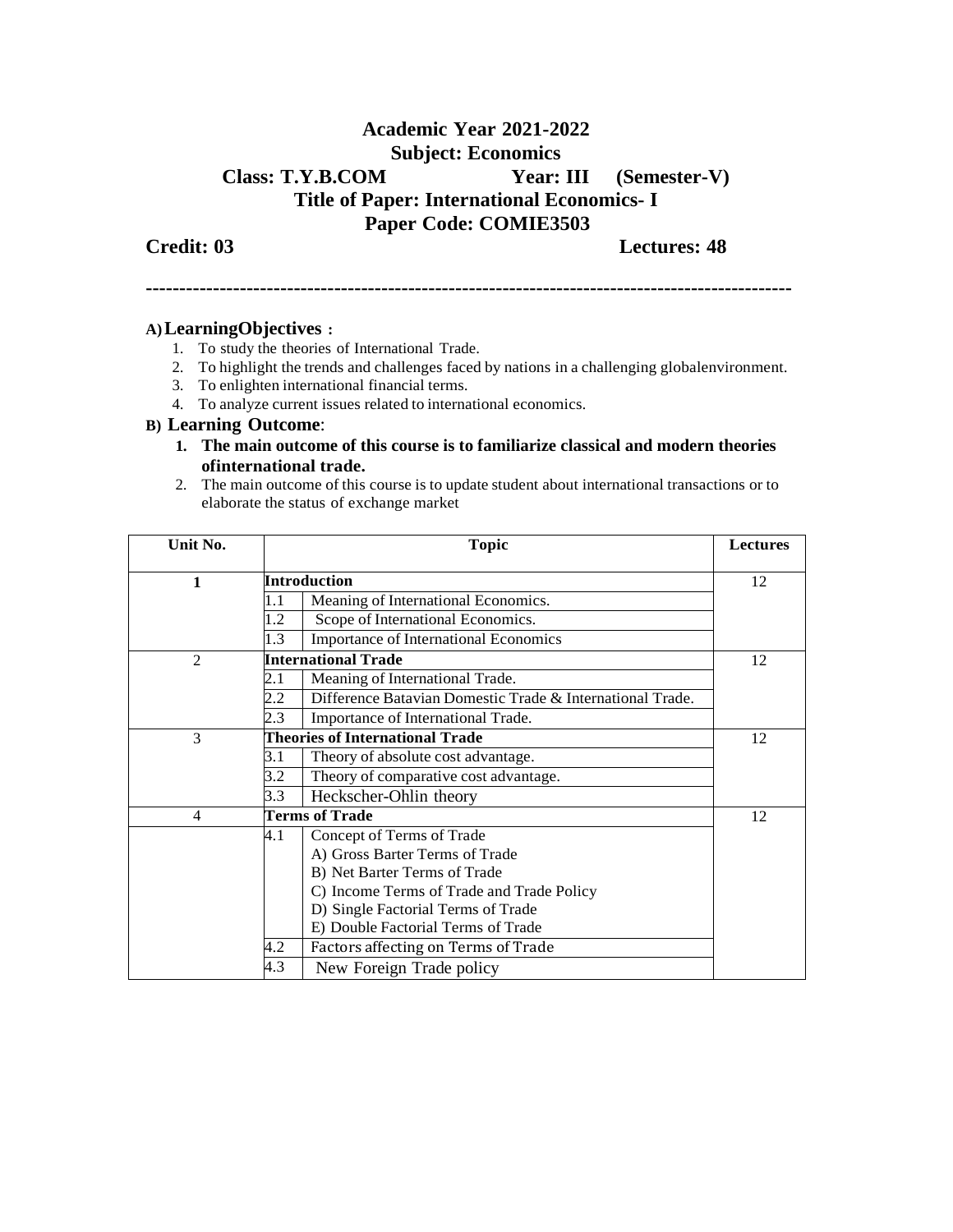### **Syllabus (With effect from June, 2021)**

### **Academic Year 2021-22**

**Class : T. Y. B. Com. (Semester- V)**

**Title of Paper : AUDITING Paper Code: COMA3504**

**Credit : 03 No. of lectures: 48**

### **Course Objectives:**

- To introduce about meaning, nature and importance of auditing. Also, to know the procedure of Internal Control - Internal Check - Internal Audit.
- To introduce and make aware the students about Audit Process and to know the concept of vouching of Cash Book and the procedure of verification and valuation of Assets and Liabilities.
- To know about the role, responsibility, and rights of an auditor. Also, to understand the legal provisions of Appointment, Reappointment and Removal of an Auditor
- To understand the procedure and provisions of audit under income tax.
- To make aware the students about the recent trends in auditing like Green Audit and Human Resource Audit.

### **Course Outcomes:**

- 1. The course will help the students to get knowledge about the concept of auditing.
- 2. The course will help the students to get knowledge about the application of different Auditing and Assurance Standards.
- 3. The course would also enable the students to know the process of vouching, verification and valuation of various assets and liabilities.
- 4. It would also enable the students to understand the different provisions regarding role, responsibility, rights, appointment, reappointment, and removal of an auditor.
- 5. It will help the students to make aware about the conceptual aspects of Tax Audit.
- 6. The course will help the students to make them aware about the recent trends in auditing like Green Audit and Human Resource Audit.

### **CONTENTS**

| Unit 1: | <b>Introduction to Auditing</b>                                        |  |
|---------|------------------------------------------------------------------------|--|
|         | 1.1 Meaning and Definition of Auditing,                                |  |
|         | 1.2 Nature-Objectives-Advantages of Auditing                           |  |
|         | 1.3 Types of errors and frauds                                         |  |
|         | 1.4 Classes of Audit, Audit Programme, Audit Notebook, Working Papers, |  |
|         | 1.5 Internal Control-Internal Check-Internal Audit                     |  |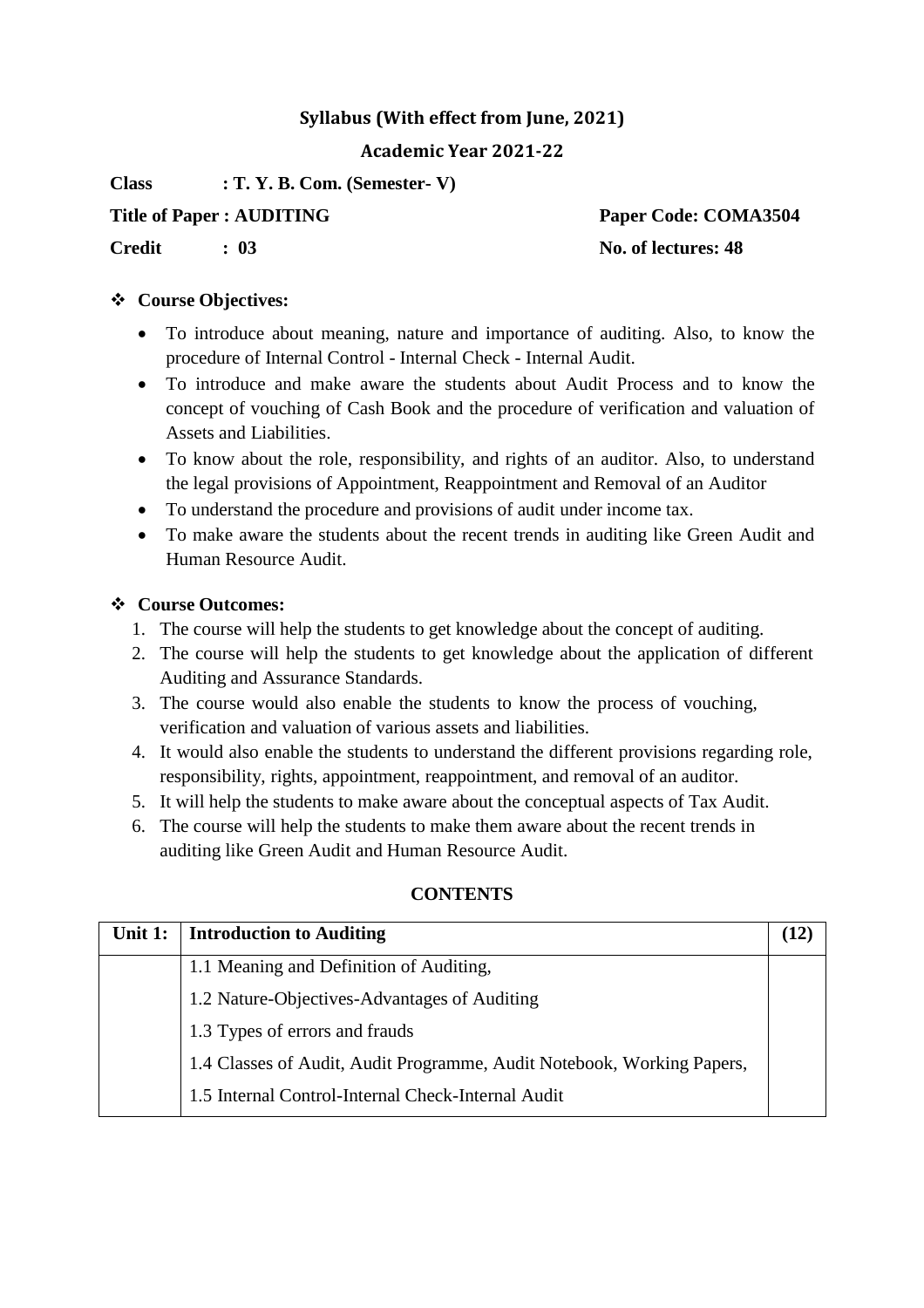| Unit 2: | <b>Introduction to Audit Process</b>                                  | (12) |
|---------|-----------------------------------------------------------------------|------|
|         | 2.1 Test checking, Vouching of Cash Book                              |      |
|         | 2.2 Verification and Valuation of Assets and Liabilities.             |      |
|         | 2.3 Types of Audit Report – Qualified and Clean Audit Report          |      |
|         | 2.4 Audit Certificate                                                 |      |
|         | 2.5 Difference between Audit Report and Audit Certificate.            |      |
|         | 2.6 Auditing and Assurance Standards (AAS-1,2,3,4,5,28,29)            |      |
| Unit 3: | <b>Introduction of Company Auditor</b>                                | (08) |
|         | 3.1 Qualification,                                                    |      |
|         | 3.2 Disqualifications,                                                |      |
|         | 3.3 Appointment, Reappointment and Removal of an Auditor              |      |
|         | 3.4 Rights, Duties and liabilities of an auditor                      |      |
| Unit 4: | <b>Introduction to Tax Audit</b>                                      | (08) |
|         | 4.1 Meaning and Definition of Accountant, Tax Audit,                  |      |
|         | 4.2 Provisions of Section 44AB,                                       |      |
|         | 4.3 Tax Audit Report – Form No. 3CA, 3CB, 3CD                         |      |
| Unit 5: | <b>Recent Trends in Auditing</b>                                      | (08) |
|         | 5.1 Green Audit – Meaning and Definitions, Provisions of Green Audit, |      |
|         | Features - Need - Importance of Green Audit                           |      |
|         | 5.2 Human Resource Audit - Meaning and Definitions, Provisions of HR  |      |
|         | Audit, Features – Need - Importance of HR Audit                       |      |

### **Recommended Books & Journals:**

- Accounting & Auditing Standards Practice & Procedure: D. S. Rawat (Taxmann's)
- Practical Auditing Spicer and Peglar
- Auditing Principles Jagadish Prasad
- A Handbook of Practical Auditing B.N. Tondon
- Auditing assurance standards The Institute of Chartered Accountants of India
- Principles and Practice of Auditing Dinkar Pagare, (Sultan Chand and Sons)
- Student Guide to Income Tax: Dr. Vinod Singhania
- Income Tax: Dr. Girish Ahuja & Dr. Ravi Gupta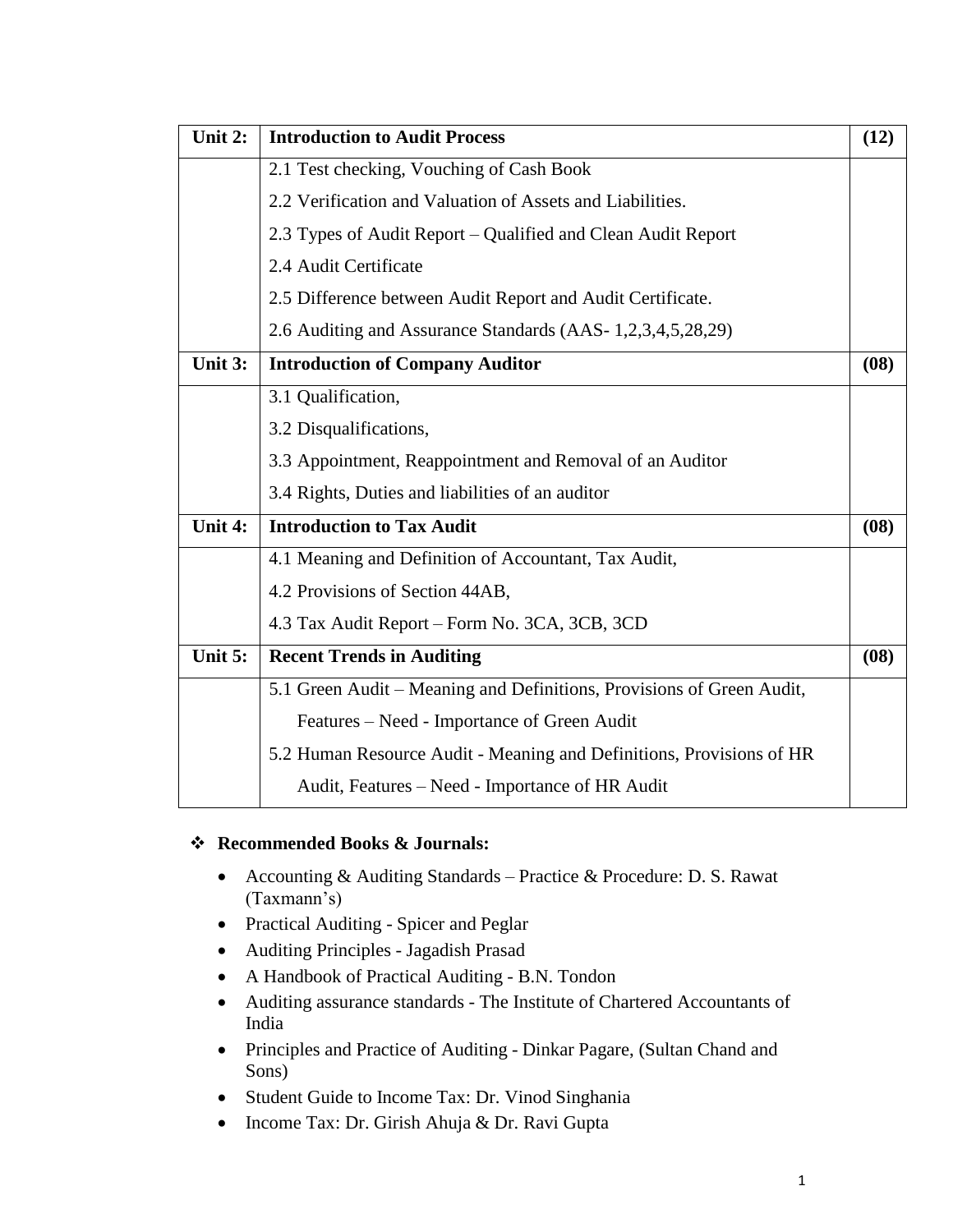### **Class: T. Y. B. Com. (Semester- V) Paper Code: COMCWA3505B**

## **Title of Paper: Cost and Works Accounting Paper: III Credit: 3 Credits No. of lectures: 48**

### **Learning Objectives -:**

- 1. To provide Knowledge about the concepts and principles application of Overheads
- 2. To understand the Activity based Costing, Concept of Job and Batch Costing and its application

### **Learning Outcome:**

- 1. To identify the allocation and apportionment of overheads
- 2. To understand different methods of absorption of overheads.
- 3. To understand meaning of activity-based costing and its practical application.
- 4. To know the uses and application of Job and Batch Costing

| Unit No.         | <b>TOPIC</b>                                                                             | <b>Periods</b> |
|------------------|------------------------------------------------------------------------------------------|----------------|
| 1                | <b>Accounting of Overheads (Part-I)</b>                                                  | 14             |
|                  | 1.1 Collection and Allocation of overheads.                                              |                |
|                  | 1.2 Apportionment and Re-apportionment of overheads                                      |                |
| $\mathbf{2}$     | <b>Accounting of Overheads (Part-II)</b>                                                 | 20             |
|                  | 2.1 Absorption - Meaning, Methods of Overhead Absorption                                 |                |
|                  | 2.2 Under and Over Absorption of overheads- Meaning, Reasons and Accounting<br>treatment |                |
| 3                | <b>Activity Based Costing</b>                                                            | 08             |
|                  | 3.1 Definitions-Stages in Activity Based Costing                                         |                |
|                  | 3.2 Purpose and Benefits of Activity Based Costing                                       |                |
|                  | 3.3 Cost Drivers                                                                         |                |
|                  | 3.4 Problems on Activity Based Costing [Simple Problems only]                            |                |
| $\boldsymbol{4}$ | <b>Job Costing and Batch Costing</b>                                                     | 06             |
|                  | 4.1 Job Costing-Meaning, Features, Advantages and Limitations                            |                |
|                  | 4.2 Batch Costing- Meaning, Features, Advantages and Limitations                         |                |
|                  | <b>Total Periods</b>                                                                     | 48             |

#### **Areas of Practical Problems**

• Accounting & Control of Overhead. [Part I]

Primary Distribution of Overheads, Repeated & Simultaneous equation methods only.

• Accounting & Control of Overhead. [Part II] Problems on Machine Hour Rate Only.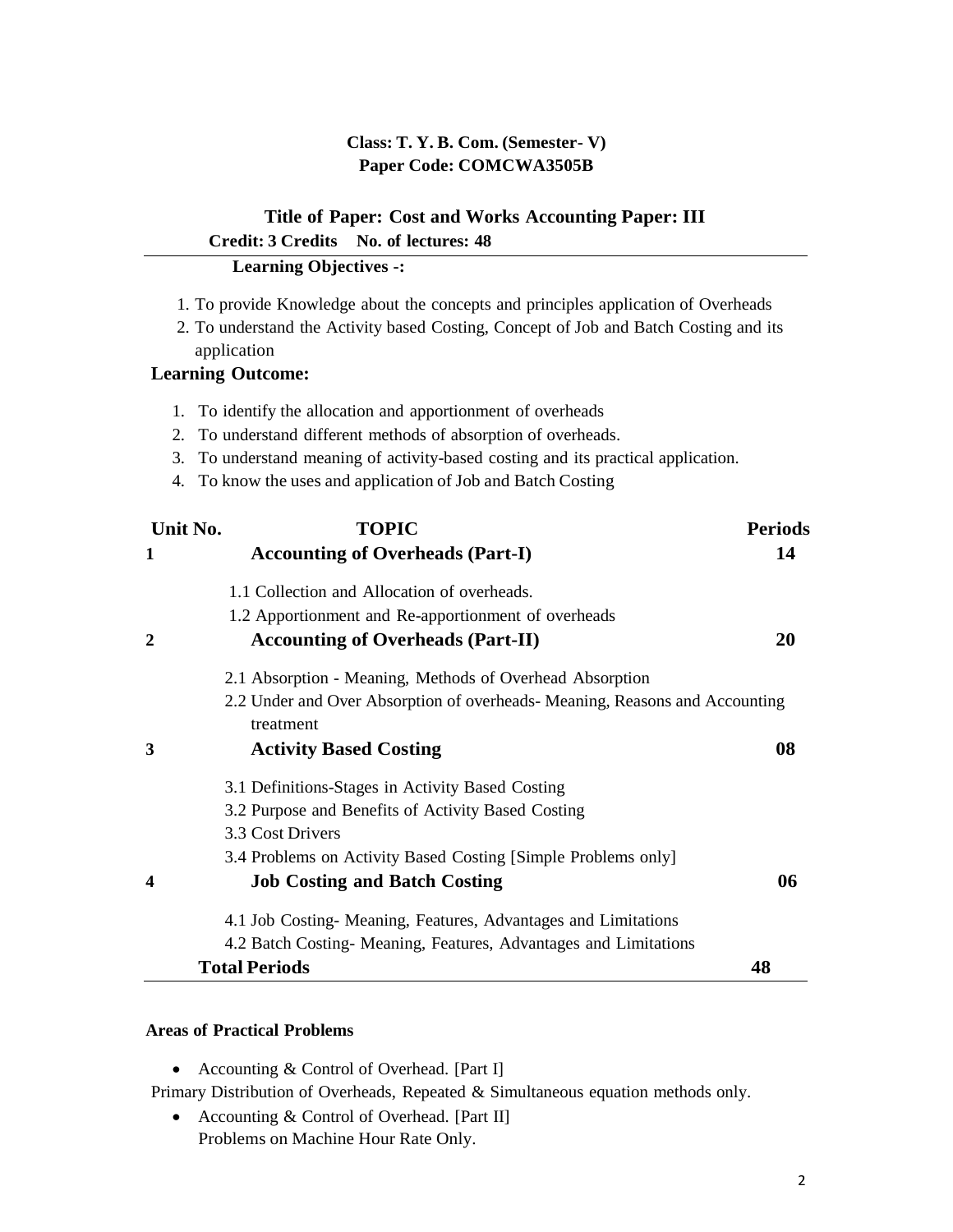- 2. Ravi Kishor -: Advanced Cost Accounting and Cost Systems Taxman's Allied Service Pvt. Ltd., New Delhi.
- 3. S.P. Lyengar -: Cost Accounting Principles and Practice, Sultan Chand & Sons Accounting, Taxman's, New Delhi.
- 4. Ravi Kishor -: Students Guide to Cost Accounting Taxman's, New Delhi.
- 5. M.N. Arora -: Cost Accounting Principles and Practice Vikas Publishing House Pvt. Ltd., New Delhi
- 6. S.N. Maheshwari and S.N. Mittal -: Cost Accounting, Theory and Problems, Mahavir book Depot, New Delhi.
- 7. B.L. Lall and G.L. Sharma -: Theory and Techniques of Cost Accounting. Himalaya Publishing House, New Delhi.
- 8. V.K. Saxena and Vashista -: Cost Accounting Text book. Sultan Chand and Sons, New Delhi
- 9. V.K. Saxena and Vashista -: Cost Audit and Management Audit. Sultan Chand and Sons, New Delhi
- 10. Jain and Narang -: Cost Accounting Principles and Practice. Kalyani Publishers
- 11. N.K. Prasad -: Principles and Practice of Cost Accounting Book Syndicate Pvt. Ltd., Calcutta.
- 12. N.K. Prasad -: Advanced Cost Accounting Syndicae Pvt Ltd., Calcutta.
- 13. R.K. Motwani -: Practical Costing. Pointer Publisher, Jaipur
- 14. R.S.N. Pillai and V. Bhagavati -: Cost Accounting.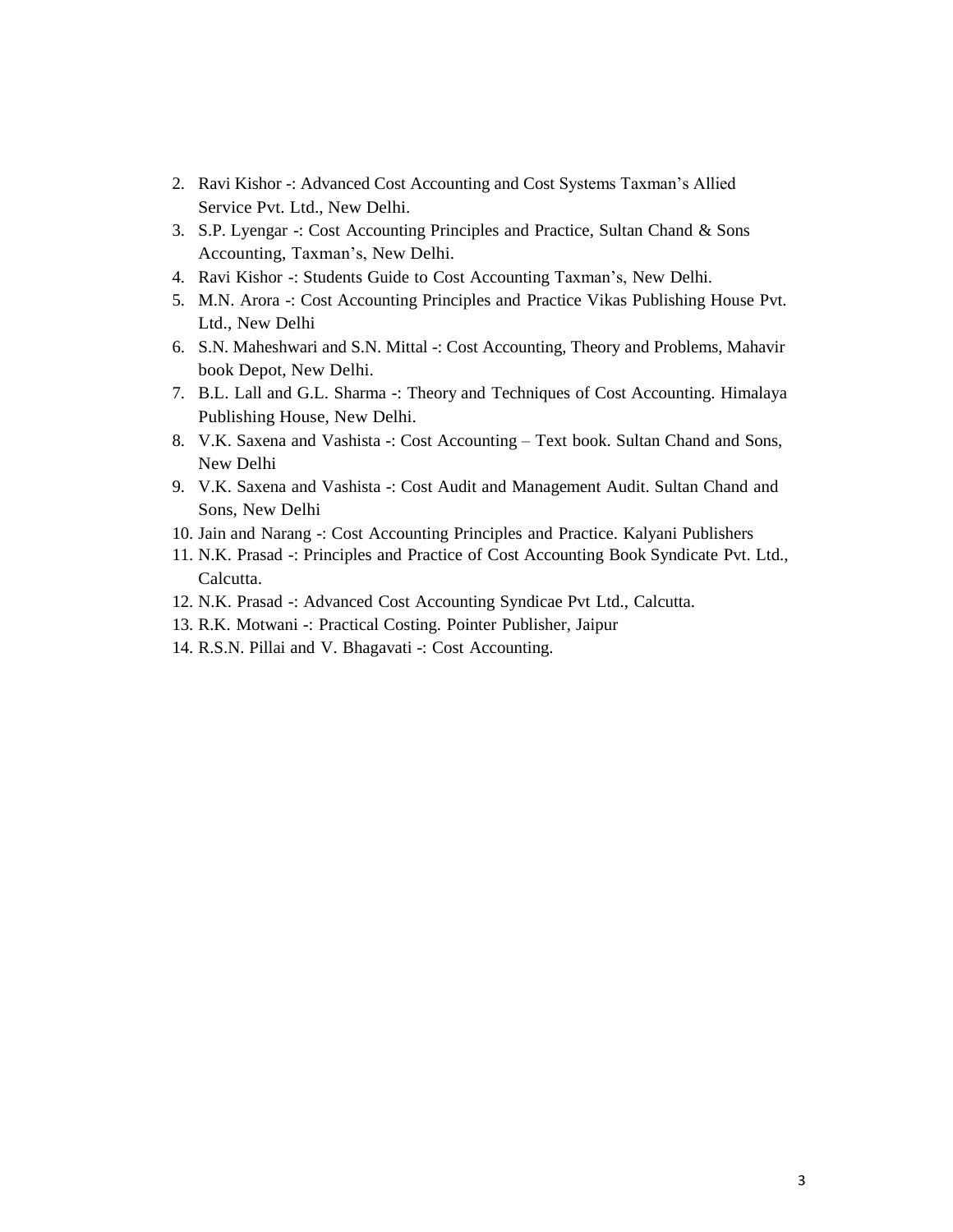### **Class: T. Y. B. Com. (Semester- V) Paper Code: COMCWA3506B**

#### **Title of Paper: Cost and Works Accounting Paper: IV**

**Credit: 3 Credits No. of lectures: 48**

### **Learning Objectives:**

- 1) To impart knowledge regarding costing techniques.
- 2) To make familiar with Management Information system in Costing.

#### **Course Outcome:**

- 1) To know the applications of marginal costing in decision making.
- 2) To understand the concept of standard costing and analysis of variances.
- 3) To know the concept and types of budgets and concept of budgetary control.
- 4) To understand prospects of cost accounting standards.<br> **Unit No.** TOPIC

| Unit No. | <b>TOPIC</b>                                                                | <b>Periods</b> |
|----------|-----------------------------------------------------------------------------|----------------|
| 1        | <b>Marginal Costing:</b>                                                    | 18             |
|          | 1.1 Meaning and concepts- Fixed cost, Variable costs, Contribution, Profit- |                |
|          | volume Ratio, Break-Even Point & Margin of Safety.                          |                |
|          | 1.2 Cost-Profit-Volume Analysis- Assumptions and limitations of cost volume |                |
|          | analysis                                                                    |                |
|          | 1.3 Application of Marginal Costing Technique: - Make or buy decision,      |                |
|          | Acceptance of export order & Limiting factors.                              |                |
|          | 2 Budgetary Control:                                                        | 12             |
|          | 2.1 Definition and Meaning of Budget & Budgetary control                    |                |
|          | 2.2 Objectives of Budgetary control                                         |                |
|          | 2.3 Procedure of Budgetary control                                          |                |
|          | 2.4 Essentials of Budgetary control                                         |                |
|          | 2.5 Advantages and Limitations of Budgetary control                         |                |
|          | 2.6 Types of Budgets.                                                       |                |
|          | 3 Uniform costing and Inter-firm Comparison                                 | 08             |
|          | 3.1 Meaning and, objectives.                                                |                |
|          | 3.2 Advantages and disadvantages.                                           |                |
|          | 4 Introduction to management information system in Costing                  | 10             |
|          | 4.1 Meaning, objectives and Advantages                                      |                |
|          | 4.2 Procedure of MIS                                                        |                |
|          | <b>Total Periods</b>                                                        | 48             |

### **Note -:**

#### **Allocation of Marks**

a) 50% For Theory.

b) 50% For Practical Problems.

### **Areas of Practical Problems:**

Marginal Costing [problems on P/V Ratio BEP, M/S Angle of incidenceBudgetary Control- [Sales Budget, Cash Budget, Flexible budget.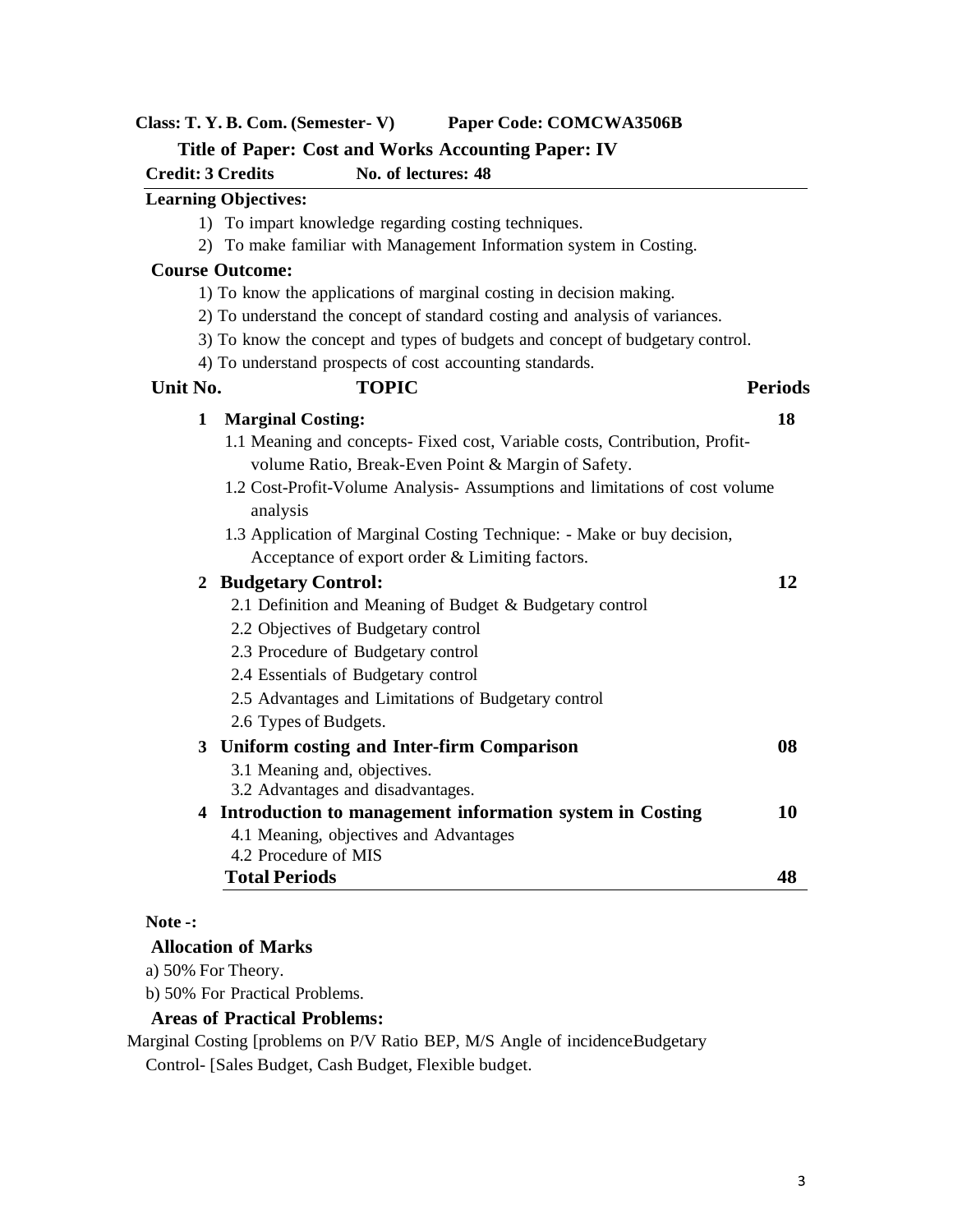#### 1. **Recommended Books:**

1. Prof. Subhash jagtap -: Practice in Advanced costing and Management Accounting.NiraliPrakashan, Pune

2Ravi Kishor -: Advanced Cost Accounting and Cost Systems Taxman's Allied Service Pvt. Ltd., New Delhi.

3S.P. Lyengar -: Cost Accounting Principles and Practice, Sultan Chand & Sons Accounting, Taxman's, New Delhi.

4Ravi Kishor -: Students Guide to Cost Accounting Taxman's, New Delhi.

5M.N. Arora -: Cost Accounting Principles and Practice Vikas Publishing House Pvt. Ltd., New Delhi

6S.N. Maheshwari and S.N. Mittal -: Cost Accounting, Theory and Problems, Mahavir book Depot, New Delhi.

7B.L. Lall and G.L. Sharma -: Theory and Techniques of Cost Accounting. Himalaya Publishing House, New Delhi.

8V.K. Saxena and Vashista -: Cost Accounting – Text book. Sultan Chand and Sons, New Delhi

9V.K. Saxena and Vashista -: Cost Audit and Management Audit. Sultan Chand and Sons, New Delhi

10Jain and Narang -: Cost Accounting Principles and Practice. Kalyani Publishers 11N.K. Prasad -: Principles and Practice of Cost Accounting Book Syndicate Pvt. Ltd., Calcutta.

12N.K. Prasad -: Advanced Cost Accounting Syndicae Pvt Ltd., Calcutta.

13R.K. Motwani -: Practical Costing. Pointer Publisher, Jaipur

14R.S.N. Pillai and V. Bhagavati -: Cost Accounting.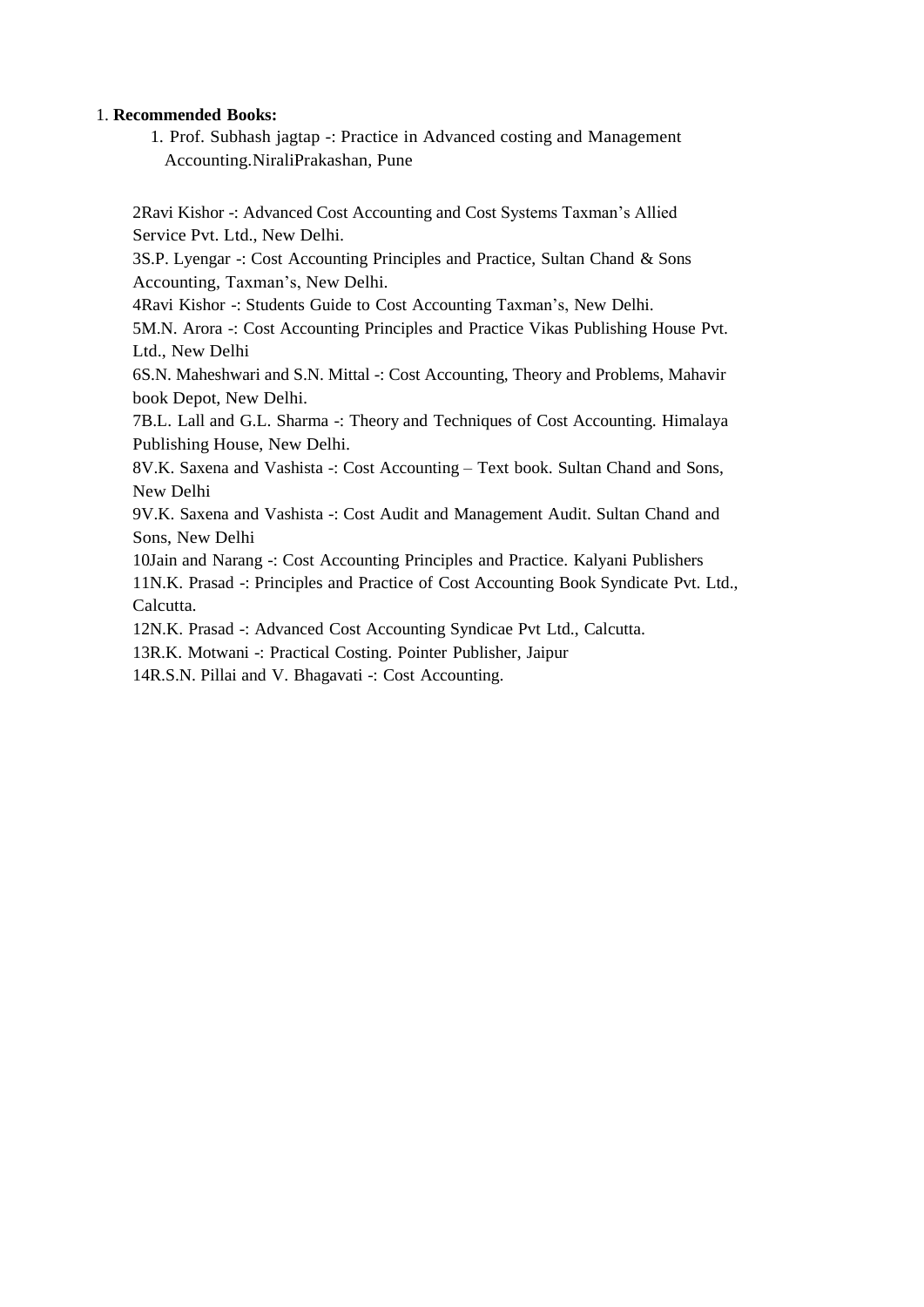#### **T.Y. B.Com. Marketing Management Special Paper III Subject Name -: Marketing Management (Semester V)** Paper code-COMMM 3505A Optional Paper

Academic Year 2021-22

#### **Medium of Instruction: English/Marathi**

#### **Learning Objectives:**

1. To understand about the marketing planning and sales forecasting

#### 2. To develop awareness regarding Marketing Research

3. To provide knowledge of Target Marketing

4. To develop marketing control skills through advertising budget

#### **Learning outcome:**

This course will understand about the Marketing planning and sales forecasting. It will develop awareness regarding marketing research. It will provide special knowledge of Target Marketing. The students can understand about the marketing control skills through advertising budget

| <b>Medium of Instruction: English/Marathi</b> |                                                                                        |                |  |  |
|-----------------------------------------------|----------------------------------------------------------------------------------------|----------------|--|--|
| Unit No.                                      | Semester-V                                                                             | <b>Periods</b> |  |  |
|                                               | 1) Marketing Planning and Sales Forecasting                                            | 12             |  |  |
|                                               | 1.1 Meaning, importance and types of Marketing Planning                                |                |  |  |
|                                               | 1.2 Elements of Marketing Plan, process of preparing a Marketing Plan                  |                |  |  |
|                                               | 1.3 Meaning of Sales forecast, Sales Budgets and Sales Quota                           |                |  |  |
|                                               | 1.4 Sales Forecasting Methods, Forecasting Techniques                                  |                |  |  |
| $\boldsymbol{2}$                              | 2) Marketing Research                                                                  | 12             |  |  |
|                                               | 2.1 Meaning, nature and scope of Marketing Research                                    |                |  |  |
|                                               | 2.2 Marketing Research process                                                         |                |  |  |
|                                               | 2.3 Role of Marketing research in advertising                                          |                |  |  |
|                                               | 2.4 Types of Research                                                                  |                |  |  |
|                                               | 2.5 Methods of data collection                                                         |                |  |  |
|                                               | 2.6 Types of Questionnaire                                                             |                |  |  |
| 3                                             | 3) Target Marketing                                                                    | 10             |  |  |
|                                               | 3.1 Meaning, nature and Importance                                                     |                |  |  |
|                                               | 3.2 Market Targeting                                                                   |                |  |  |
|                                               | 3.3 Selection of Target Segment                                                        |                |  |  |
|                                               | 3.4 Targeting Strategies                                                               |                |  |  |
| $\overline{\mathbf{4}}$                       | 4) Marketing Control & Advertising Budget in Marketing                                 | 14             |  |  |
|                                               | 4.1 Meaning, Objectives of Marketing Control                                           |                |  |  |
|                                               | 4.2 Techniques of Marketing Control                                                    |                |  |  |
|                                               | 4.3 Marketing Audit – meaning, characteristics, objectives, process of Marketing audit |                |  |  |
|                                               | 4.4 Factors influencing budget, Common budgeting approach                              |                |  |  |
|                                               | <b>Total Periods</b>                                                                   | 48             |  |  |

**Recommended Books:**

- 1. Marketing Management Philip Kotler
- 2. International Marketing : A Comparative System Approach,– David Carson
- 3. Marketing Today: A Basic Approach- David J. Schwartz
- 4. The Marketing Edge: Making Strategies work Thos V. Boroma
- 5. Value Based Marketing: Marketing Strategies for Corporate Growth and Shareholder value Peter Doyle
- 6. Basic Marketing : A Managerial Approach E. Jenome McCarthy
- 7. Marketing Channels: A Management View Bert Rosebloom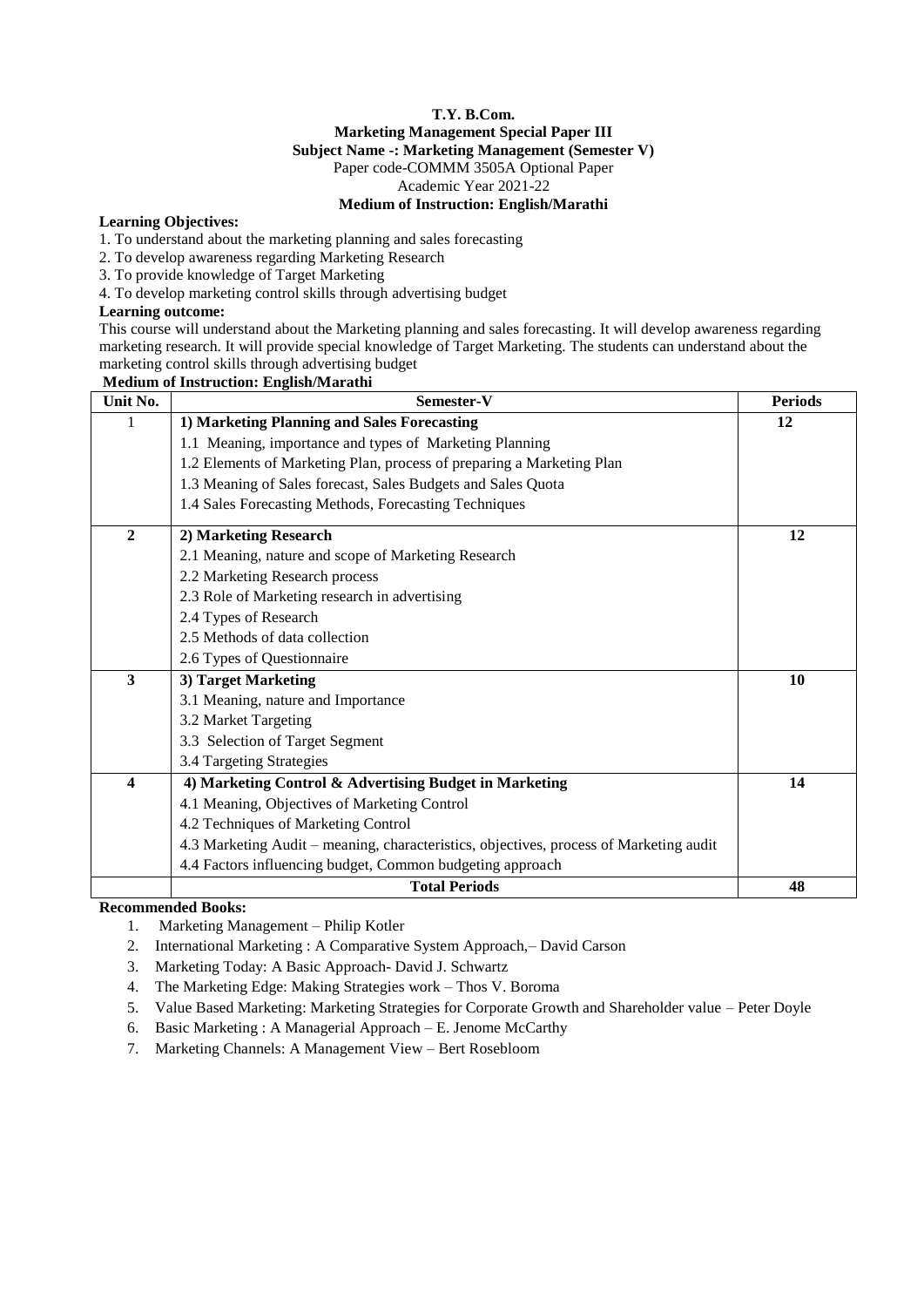#### **T.Y. B.Com. Marketing Management Special Paper IV Subject Name -: Marketing Management (Semester V)** Paper code COMMM3506A (Optional Paper) **Academic Year 2021-22 Medium of Instruction: English/Marathi**

#### **Learning Objectives:**

- To learn about the concept of Advertising.
- To know regarding advertising media
- To provide knowledge of various approaches in advertising
- To develop brand marketing skills through the application and exercise.

**Learning Outcome:** The course will help the students to get knowledge about advertising. It would also enable the students to know the advertising media. This course will also help the students to make aware about the various approaches in advertising and it will help to develop brand marketing skills.

| Unit No.       | Semester-V                                                              | <b>Periods</b> |
|----------------|-------------------------------------------------------------------------|----------------|
| 1              | <b>Advertising</b>                                                      | 12             |
|                | 1) Fundamentals of Advertising                                          |                |
|                | 1.1 Conceptual framework, Nature, scope and Functions of Advertising    |                |
|                | 1.2 Role of Advertising in Modern Business                              |                |
|                | 1.3 Advertising-Objectives-Types, Benefits and Limitations              |                |
|                | 1.4 Ethics in Advertising                                               |                |
| $\overline{2}$ | 2) Advertising Media                                                    | 12             |
|                | 2.1 Definitions – Classification and Characteristics of Different Media |                |
|                | 2.2 Comparative Study of Advertising Media                              |                |
|                | 2.3 Selection of Media-Factors Affecting Selection of Media             |                |
|                | 2.4 Media Mix - Geographical selective-Media Scheduling                 |                |
|                | 2.5 E-Advertising                                                       |                |
| 3              | <b>Advertising II</b>                                                   | 12             |
|                | 3) Appeals and Approaches in Advertisement                              |                |
|                | 3.1 Introduction- Different Appeals and their Significance              |                |
|                | 3.2 Advertising Message                                                 |                |
|                | 3.3 Relation between Advertising Appeal and Buying Motive               |                |
|                | 3.4 Positive and Negative Emotional Approaches                          |                |
|                | 3.5 Role of Advertising Council of India                                |                |
| 4              | 4) Brand Management                                                     | 12             |
|                | 4.1 Introduction of Branding                                            |                |
|                | 4.2 Brand identity                                                      |                |
|                | 4.3 Advertising and Branding                                            |                |
|                | 4.4 Brand Extension                                                     |                |
|                | 4.5 Identity Sources – symbols, logos, trademarks                       |                |
|                | <b>Total Periods</b>                                                    | 48             |

#### **Medium of Instruction: English/Marathi**

#### **Recommended Books:**

- 1. Marketing Management Philip Kotler
- 2. International Marketing : A Comparative System Approach,– David Carson
- 3. Marketing Today: A Basic Approach- David J. Schwartz
- 4. The Marketing Edge: Making Strategies work Thos V. Boroma
- 5. Value Based Marketing: Marketing Strategies for Corporate Growth and Shareholder value Peter Doyle
- 6. Basic Marketing : A Managerial Approach E. Jenome McCarthy
- 7. Marketing Channels: A Management View Bert Rosebloom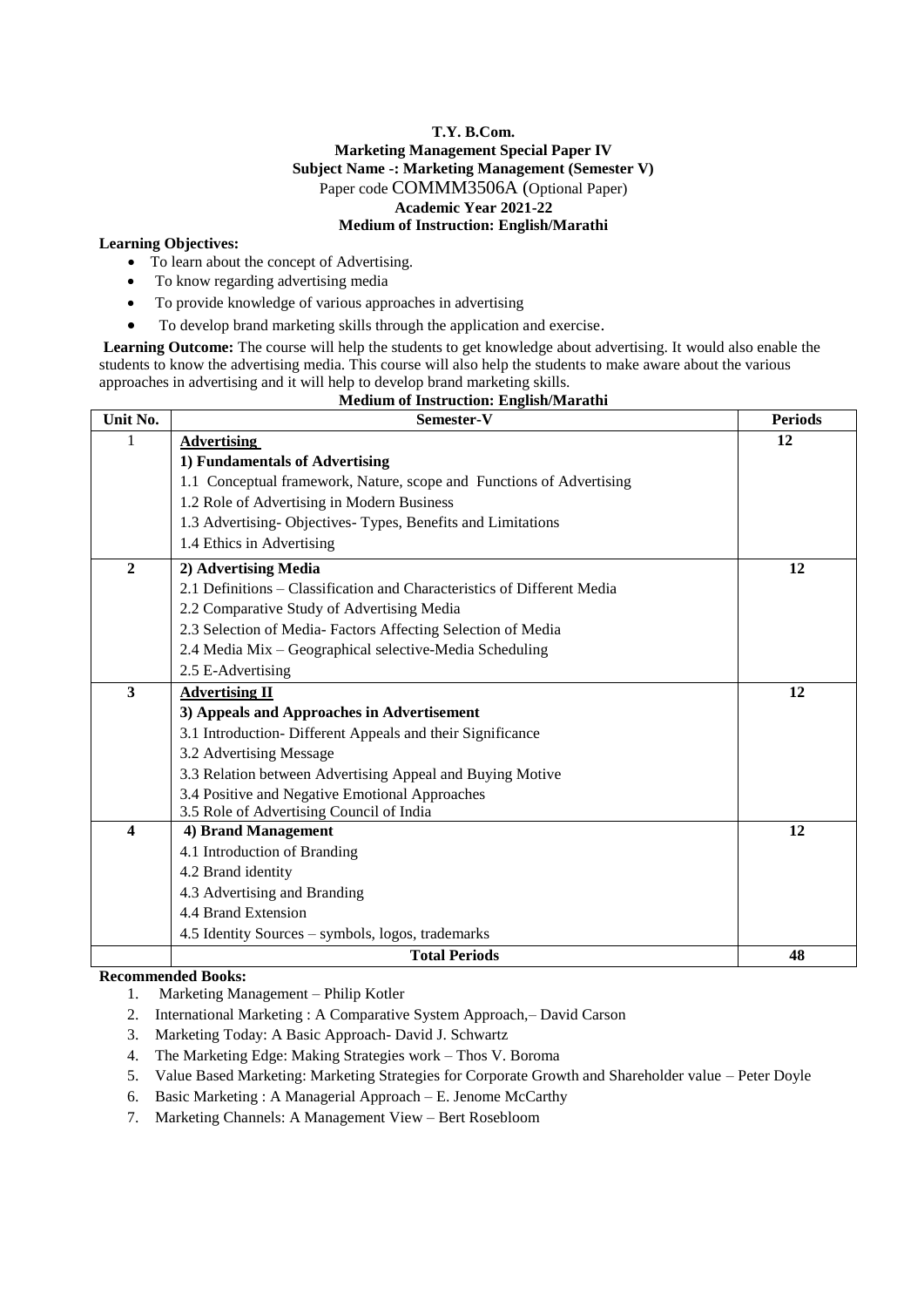Paper Code : STAT-3505 D Paper : V Title of Paper : Business Statistics II Credit : 3 credits No. of lectures : 48

### **A) Learning objectives:**

- 1. To distinguish between random and non-random experiments.
- 2. To find probabilities of events.
- 3. To apply standard distribution to different situations.
- 4. To compute probabilities of discrete bivariate random variable.

#### **B) Learning outcomes:**

Students should be able to:

- 1. Learn the concept of probability
- 2. Understand standard discrete distributions with real life situations.
- 3. Learn Bivariate discrete random variable and probability distribution.

### **TOPICS/CONTENTS:**

### **UNIT-1. Introduction to Probability (12 L)**

Definitions of Permutation, Combination, Sample Space, Event, different types of events, Probability of an event, Conditional Probability, Independence of two events, Partition of sample space. Bayes Theorem (statement only). Examples and problems.

#### **Unit 2 Uni-variate Discrete Probability Distribution (12 L)**

Definitions of random variable, discrete random variable, probability distribution of discrete random variable, Probability mass function (p.m.f.), Cumulative distribution function, mean, variance and standard deviation. Properties of distribution function. Examples and problems.

#### **Unit 3 Some Standard Discrete Probability Distributions (12 L)**

1. Bernoulli: p.m.f., mean and variance. (statement only)

2. Binomial: p.m.f., mean, variance and additive property. (Statement only), real life situation.

3. Poisson: p.m.f., mean, variance and additive property. (Statement only), real life situation.

Examples and problems.

### **Unit 4 Bi-variate Discrete Probability Distribution (12 L)**

Bivariate discrete random variable, Joint probability distribution of bivariate discrete random variable, marginal and conditional distribution and independence of two variables. Examples and problems.

#### **Books Recommended:**

- 1. Fundamentals of Mathematical Statistics: Gupta, Kapoor V.K.
- 2. Fundamentals of Statistics: S.C. Gupta
- 3. Business Statistics : Gupta Indra
- 4. Fundamentals of Statistics: D.N. Elhance
- 5. Statistical Methods: S.P.Gupta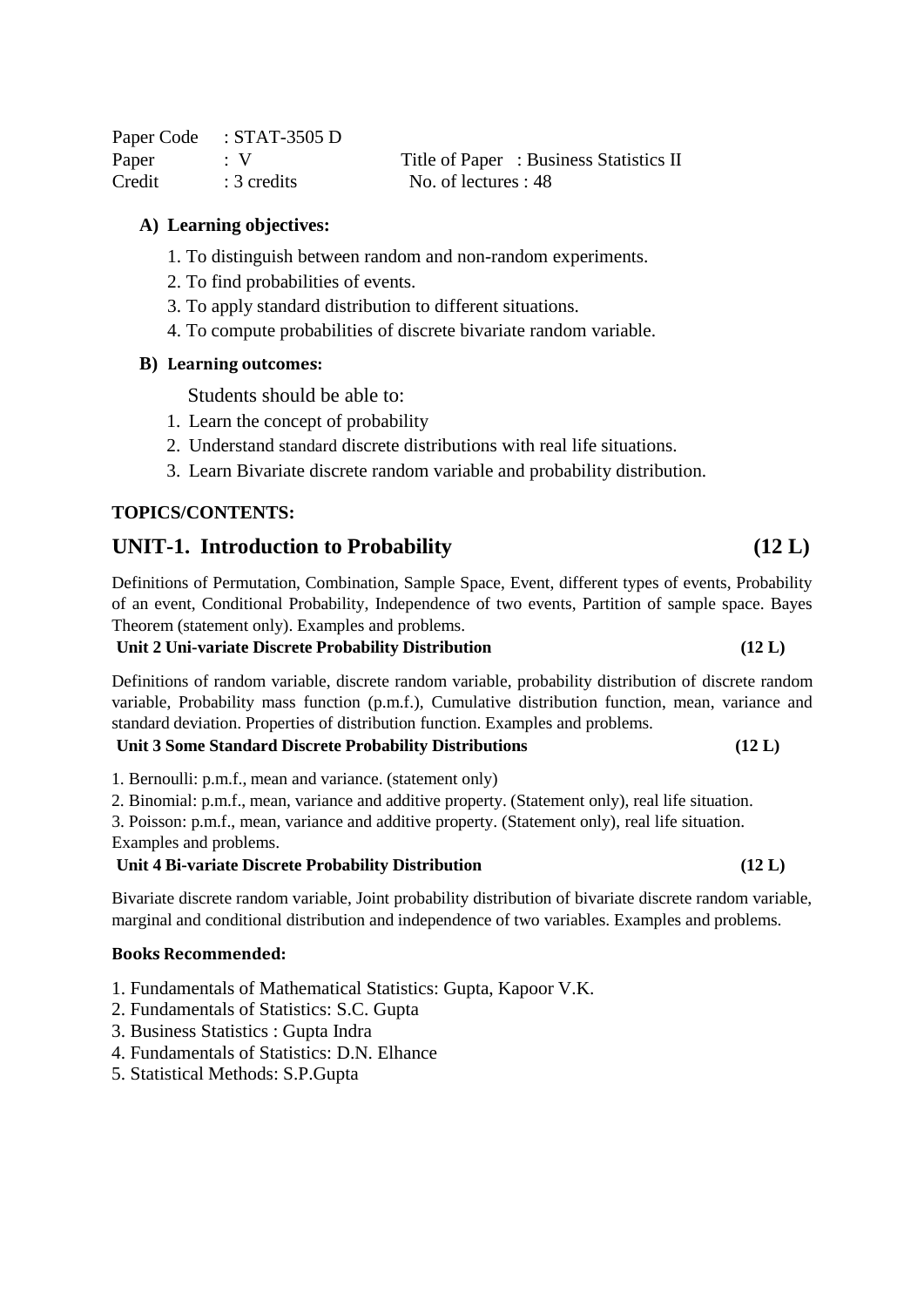|        | Paper Code : STAT-3506 D |                                         |
|--------|--------------------------|-----------------------------------------|
| Paper  | $\cdot$ VI               | Title of Paper: Business Statistics III |
| Credit | $\therefore$ 3 credits   | No. of lectures: 48                     |

#### **A) Learning Objectives:**

- 1. To study different optimization techniques.
- 2. To study different charts.
- 3. To study simulation.
- 4. It provides a means of detecting error at inspection

#### **B) Learning Outcome**:

After successfully completing the course, a student should be able to demonstrate:

- 1. Understand the philosophy and basic concepts of quality improvement
- 2. Develop a report that describes the solving techniques, analyze the results and propose recommendations to the decision-making process.
- 3. Understand the mathematical tools that are needed to solve optimization problems.

| Unit 1 Game Theory: |  |  |
|---------------------|--|--|
|                     |  |  |

Meaning, two-person zero-sum game, pure and mix strategies, Pay off tables, saddle points, minimax and maximin principles, Dominance principles. Examples and problems.

### **Unit 2 Statistical Decision Theory:**

Introduction, acts, states of nature, pay off, regret,

Decision Making Under Risk, Expected Opportunity Loss (EOL) Criterion and Expected Monetary Value (EMV) Criterion. Decision Making Under Uncertainty, Maximin Criterion, Maximax, Minimax Regret Criterion, Laplace Criterion, Hurvitz Criterion, Examples and problems.

#### **Unit 3 Replacement Problem:**

Introduction, replacement of Item that deteriorates with time when valueof money remains same during the period.

### **Unit 4 Statistical Quality Control:**

Introduction, Chance and assignable Causes of variation, Uses ofSQC, Control limits, specification limits, Tolerance limits Process and product control, Control charts for mean, range, P-Chart, C-Chart, Process, Capability study, Interpretation of capability index C<sub>p</sub> and Cpk

#### **Books Recommended:**

- 1. Operations Research : Harmdy, Taha
- 2. Operations Research: Kantiswroop, Gupta
- 3. Business Mathematics : J. K. Sharma
- 4. Statistical Quality Control: Montgomery
- 5. Fundamentals of Mathematical Statistics: Gupta, Kapoor V.K.
- 6. Fundamentals of Statistics: S.C. Gupta

**(10 L)**

**(16 L)**

#### **(16 L)**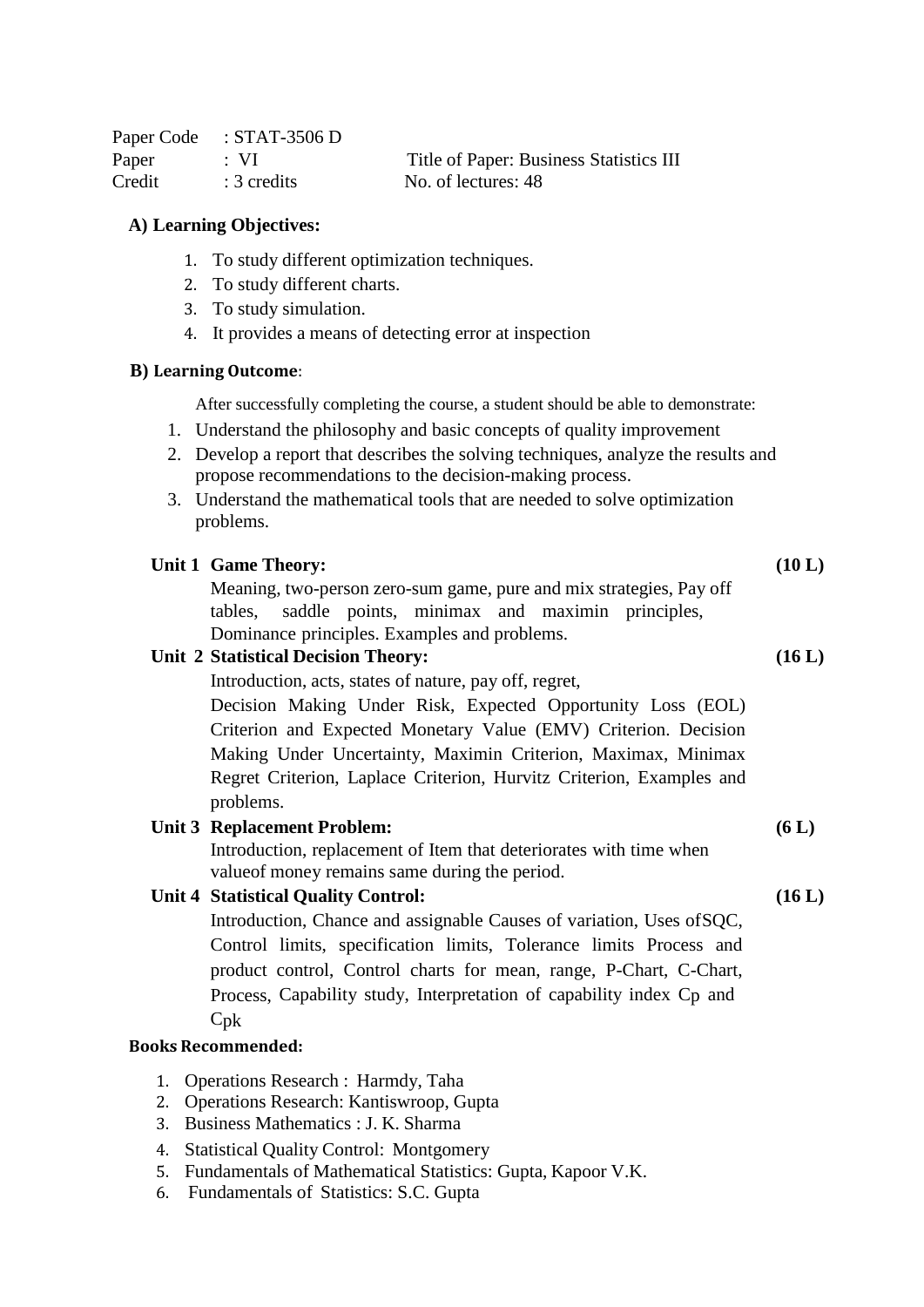#### **Class : T.Y.B.Com. (Semester V) Paper Code: COMBF3506C**

**Spl. Paper: III Title of Paper: Banking Law and Practices in India-I (Spl\_3) Credit: 4 No. of lectures: 48**

#### **A) Learning Objectives:**

- 1. To acquaint the students with Banking Law and Practice in relation to the Banking System in India.
- 2. To understand the legal aspects of Banking transactions and itsimplications as Banker and Customer.
- 3. To make the Students aware of the Banking Law and Practice in India.

#### **B) Learning Outcome:**

The main outcome of this course is acquainting students with various Banking Laws thatExist in the Banking sector.

#### **TOPICS/CONTENTS:**

| <b>Chapter</b> | <b>Title of the Chapter</b>                                                        | <b>Lectures</b> |
|----------------|------------------------------------------------------------------------------------|-----------------|
| No.            |                                                                                    |                 |
|                | <b>Banking Regulation Act, 1949</b>                                                |                 |
| 1.             | Provisions of The Banking Regulation Act, 1949, with reference to thefollowing:    | 14              |
|                | Definition , Capital, Reserve Fund , Cash Reserve, Licensing, Branch Licensing,    |                 |
|                | Management, Voluntary Amalgamation – Sec. 44A, Compulsory Amalgamation –           |                 |
|                | Sec.45, Profit and Loss Account and Balance Sheet – Sec. 10,29 & 30, Powers of the |                 |
|                | Reserve Bank of India – Sec. 35 & 36, Liquidation – Sec. 45                        |                 |
|                |                                                                                    |                 |
|                | <b>Negotiable Instrument (Amendment) Act 2018</b>                                  |                 |
| 2.             | Cheque – Definition, Parties and Features                                          | 14              |
|                | Bills of Exchange: Definition, Parties and Feature                                 |                 |
|                | Promissory Note: Definition, Parties and Features                                  |                 |
|                | Negotiation                                                                        |                 |
|                | Presentment                                                                        |                 |
|                | Notice of Dishonour                                                                |                 |
|                | Noting and Protesting                                                              |                 |
|                | Amendment in Negotiable Instrument Act                                             |                 |
|                | <b>Paying Banker</b>                                                               |                 |
| 3.             | Precautions in Payment of Customers' Cheques                                       | 10              |
|                | Paying Banker's -Duties and Rights                                                 |                 |
|                | <b>Statutory Protection to Paying Banker</b>                                       |                 |
|                | Return of cheques                                                                  |                 |
|                | <b>Collecting Banker</b>                                                           |                 |
| 4.             | Precautions in collecting Customer's Cheques                                       | 10              |
|                | Collecting Banker's - Duties and Rights                                            |                 |
|                | <b>Statutory Protection to Collecting Banker</b>                                   |                 |

#### **References:**

- 1. Practice of Law and Banking -: G.S. Gill
- 2. Banking Law and Practice -: P.N. Varshney
- 3. Banking Theory and Law Practice -: E. Gordon, K. Natarajan
- 4. Banking Law and Practice in India -: M.L. Tannan
- 5. Banking Law and Practice in India -: Maheshwari
- 6. Law and Practice of Banking -: Prof. Mugli
- 7. Banking Theory and Practice -: K.C. Shekar
- 8. Law and Practice of Banking -: B.M. Lall and Nigam
- 9. Banking Law & Practices Shri. PrakashMisal, Success Publication.